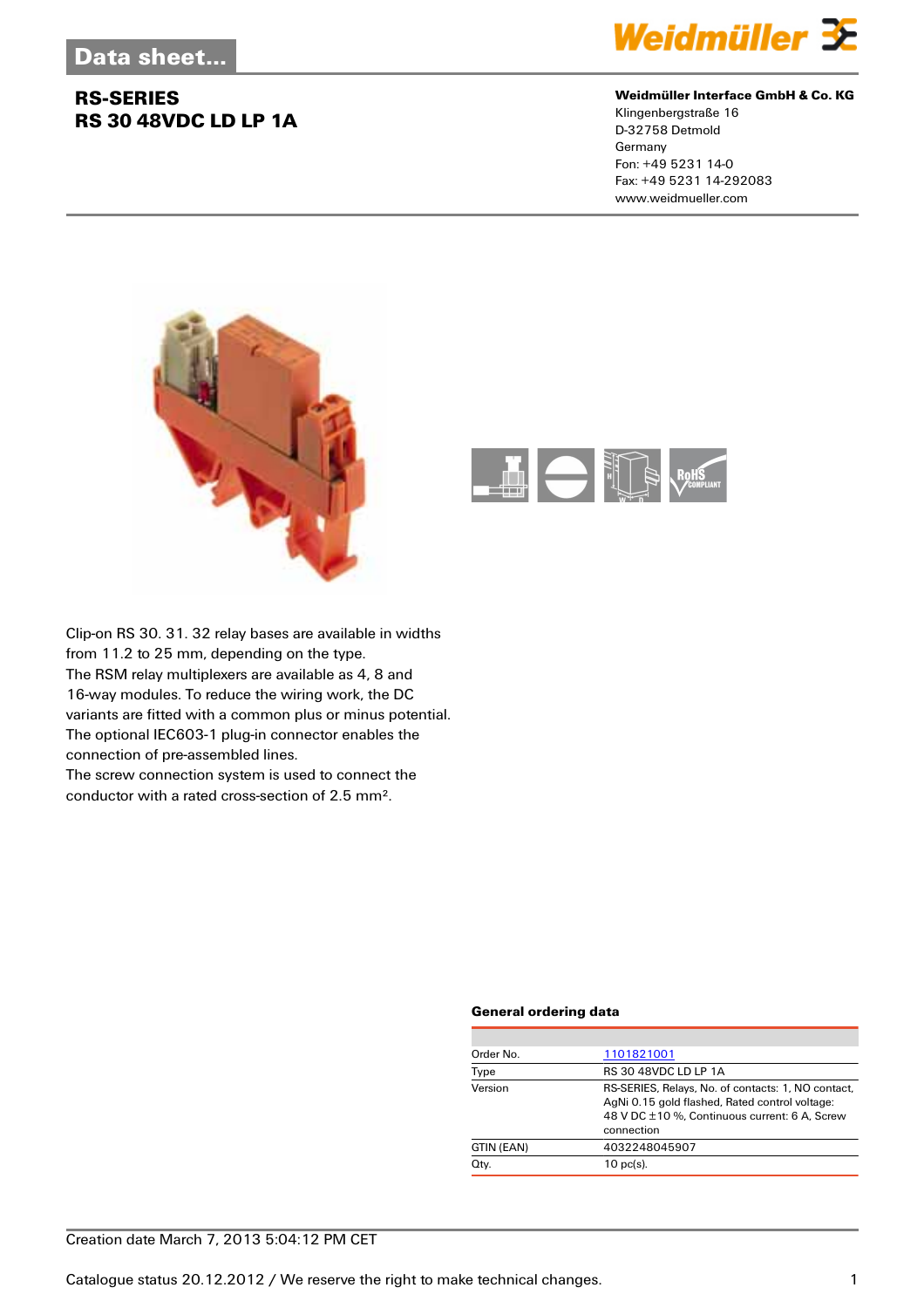### **RS-SERIES RS 30 48VDC LD LP 1A**

# **Technical data**

**Ratings**



### **Weidmüller Interface GmbH & Co. KG**

Klingenbergstraße 16 D-32758 Detmold Germany Fon: +49 5231 14-0 Fax: +49 5231 14-292083

| Conductor connection system                              | Screw connection                     | Humidity                                                         | 40 °C / 93 % rel. humidity,<br>no condensation |
|----------------------------------------------------------|--------------------------------------|------------------------------------------------------------------|------------------------------------------------|
| <b>Dimensions and weights</b>                            |                                      |                                                                  |                                                |
| Width                                                    | 11.2 mm                              | Height                                                           | 70 mm                                          |
| Depth                                                    | 56 mm                                | Net weight                                                       | 30 <sub>g</sub>                                |
|                                                          |                                      |                                                                  |                                                |
| <b>Temperatures</b>                                      |                                      |                                                                  |                                                |
| Operating temperature                                    | $-25$ °C+40 °C                       | Storage temperature                                              | -40 °C+60 °C                                   |
| <b>Connection data</b>                                   |                                      |                                                                  |                                                |
| Clamping range, rated connection                         | $2.5$ mm <sup>2</sup>                | Clamping range, rated connection, min. 0.5 mm <sup>2</sup>       |                                                |
| Clamping range, rated connection, max. 4 mm <sup>2</sup> |                                      | Stripping length, rated connection                               | 8 mm                                           |
| Input                                                    |                                      |                                                                  |                                                |
|                                                          |                                      |                                                                  |                                                |
| Rated control voltage                                    | 48 V DC ±10 %                        | <b>Rated current DC</b>                                          | 8 mA                                           |
| Power rating                                             | 0.45 W                               | Pull-in (sparkover) / drop-out voltage DC<br>coil                | 48 V                                           |
| Pull-in / drop-out current, DC coil                      | 10 mA / 2 mA                         |                                                                  |                                                |
| <b>Output</b>                                            |                                      |                                                                  |                                                |
|                                                          |                                      |                                                                  |                                                |
| Max. switching voltage, AC                               | 250V                                 | Continuous current                                               | 6 A                                            |
| making current                                           | 8 A                                  | Max. switching power                                             | 2000 VA                                        |
| Switch-on delay                                          | $\leq 12$ ms                         | Switch-off delay                                                 | ≤11 $ms$                                       |
| <b>Duration of Bounce</b>                                | $\leq$ 3 ms                          | Min. switching power                                             | 250 mW                                         |
| Max. switching frequency at rated load 0.1 Hz            |                                      |                                                                  |                                                |
| <b>Contact specifications</b>                            |                                      |                                                                  |                                                |
| No. of contacts                                          | $\mathbf{1}$                         | Contact design                                                   | NO contact                                     |
| Contact material                                         | AgNi 0.15 gold flashed               | Mechanical service life                                          | $20 \times 10^6$ switching cycles              |
| Electrical service life of AC coil                       | > 7x10 <sup>5</sup> Switching cycles | Electrical service life, DC coil                                 | > 5x10 <sup>5</sup> switching cycles           |
| <b>Insulation coordination</b>                           |                                      |                                                                  |                                                |
|                                                          |                                      |                                                                  |                                                |
| Rated voltage                                            | 250 V                                | Clearance and creepage distances for<br>control side - load side | $> 3$ mm                                       |
| Impulse withstand voltage                                | 4 kV                                 | Protection degree                                                | <b>IP 20</b>                                   |
| Pollution severity                                       | $\overline{2}$                       | Surge voltage category                                           | Ш                                              |
| <b>Other technical data</b>                              |                                      |                                                                  |                                                |
|                                                          |                                      |                                                                  |                                                |
| Version                                                  | Relay coupler                        | Free-wheel diode                                                 | Yes                                            |
| Reverse polarity protection                              | Available                            |                                                                  |                                                |
| Further details of approvals / standards                 |                                      |                                                                  |                                                |
|                                                          |                                      |                                                                  |                                                |
| Standards                                                | <b>DIN EN 50178</b>                  |                                                                  |                                                |

### Creation date March 7, 2013 5:04:12 PM CET